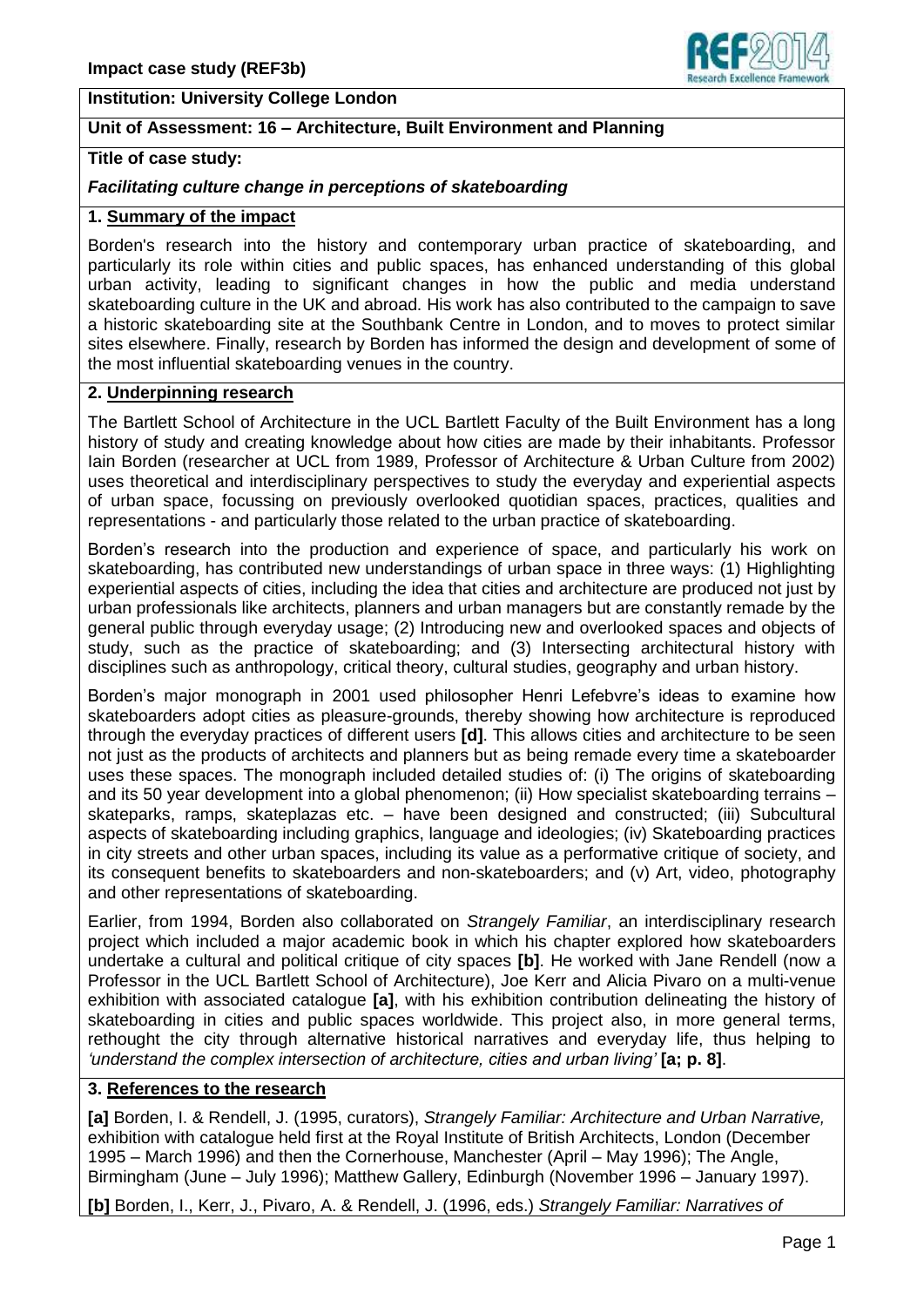

*Architecture and the City*, London: Routledge. [Available on request]

**[c]** Borden, I., Kerr, J., Pivaro, A. & Rendell, J. (2000, eds.) *The Unknown City: Contesting Architecture and Social Space*, Cambridge, Mass: MIT Press. Positively reviewed in *CITY*, *Environment & Planning A*, *European Planning* Studies, *International Journal of Urban and Regional Research* and *Urban Design Quarterly.* [ISBN: 978-0262523356; Available on request]

**[d]** Borden, I. (2001) *Skateboarding, Space and the City: Architecture and the Body*, Oxford: Berg. Positively reviewed in *International Journal of the History of Sport* and *International Review for the Sociology of Sport.* [ISBN: 978-1859734933; Available on request]

The quality of the underpinning research is demonstrated by positive reviews in scholarly publications noted above, in addition to the high esteem of the publishing houses, public bodies, arts organisations and galleries that commissioned or produced the outputs. The RIBA is the main UK body for architects; while Berg, MIT Press and Routledge are globally respected publishers.

## **4. Details of the impact**

The general public and most journalists view skateboarding with bemusement and bewilderment, being unable to understand how an activity largely regarded as child's play should be practiced by millions. Borden's research has played a key role in challenging this notion. He has demonstrated that these informal spaces are an important part of urban space, and thus has helped create a paradigm shift reaching across the world in how the general public, media professionals and design professionals – as well as skateboarders themselves – understand these spaces and the communities who inhabit them.

Impacts on the public understanding of skateboarding**:**

The *reach* of Borden's impact is demonstrated by the number and wide range of media and public engagement outlets, reaching a diverse international audience through feature articles, interviews (in print and on television), exhibitions, public talks and documentaries. Its *significance* is demonstrated by the broad shifts in public opinion regarding skateboarding, whereby the public now no longer consider skateboarding to be a craze enjoyed by children, or a disorderly activity practiced by troublesome youth, but a positive form of exercise with widespread benefits to modern society. Thanks to this shift in understanding, the 'Long Live Southbank' campaign to keep skateboarding at London's Southbank Centre (see below) has gained over 50,000 members **[1]**.

As the first and only major account of skateboarding, this monograph **[d]**, and Borden himself, are the major resource for journalists and organisers of public events seeking to better understand skateboarding and its rise in popularity from the 1970s onwards. Articles such as Borden's 'Skateboarders are essential for our cities' in *The Independent*, originally written in 2001, remain widely read, with its great public significance demonstrated by this having been that newspaper's seventh most viewed article in March 2012 **[2]**. The research reach extends beyond the UK – for example, Borden has been interviewed by the *Salt Lake City Weekly* (4 September 2008) **[3]**, and for a Spanish television news documentary on skateboarding by Televisa (February 2008).

The comprehensive exploration in his book of the history and value of skateboarding has also been of great interest to artistic producers seeking to investigate skateboarding, and for whom Borden's research provides intellectual frameworks, interpretive categories and specific data. For example, an extended interview with Borden – along with book extracts – provided the main rationale, structure and inter-titles for the avant-garde film *Hacking the Streets* (directed by Sangam Sharma, 2009-10). This film explores the *'appropriation of urban space and the perception of architecture by the subculture of skateboarders'* by using Borden's research on Lefebvre's concepts of space, skateboard-city interfaces, super-architectural space, micro-spaces, spatial-degree zero, political meanings and cultural values. Borden's commentary forms over 50% (17:32 minutes of a total 34:50 minutes) of that film, which was shown at the Jihlava Documentary Film Festival in the Czech Republic (2010), Festival OFNI in Poitiers (2011) and Festival Cinéma Brive (2011) **[4]**.

Borden's 2001 book has also impacted on the preparations, rationale and content of art exhibitions such as *Rise of Rad: Influence of Skate Culture on Contemporary Art*, Torrance Museum, California (24 July – 4 September 2010), which quoted from it in both the exhibition and catalogue. Borden has advised and been interviewed about skatepark design for the Nutopia and National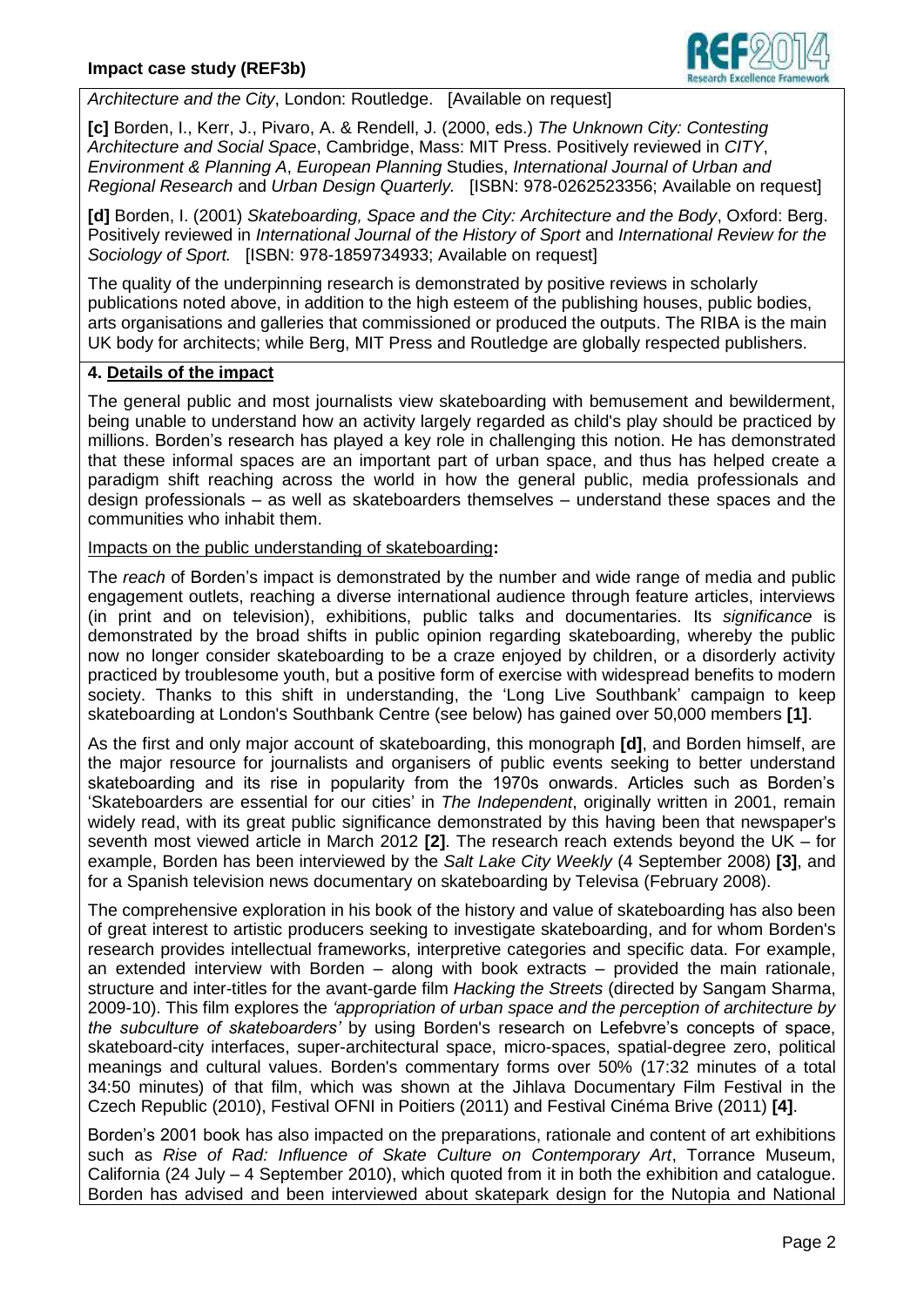

Geographic television documentary on *The 80s: the Decade That Made Us* (May 2013), and for the Channel 4 documentary, *Concrete Circus* (2011), directed by noted documentary-maker Mike Christie, and which had 916,800 viewers on release **[5]**.

### Skateboarding at the South Bank Centre**:**

In 2012-13, the contemporary relevance of Borden's research was demonstrated when it was announced that London's Southbank Centre (SBC) intended to turn its Undercroft beneath the Queen Elizabeth Hall into a retail destination. The Undercroft space was first skateboarded in 1975 and has long been considered as the sport's original home in the UK. From the beginning, SBC managers considered skateboarders an unwelcome nuisance, and so considered moving them off the site. Borden's research was used in the arguments against this plan. The campaign has now led to wider public understanding of the place of skateparks, and particularly the Undercroft, as part of London's lived heritage; it is ongoing and intensifying at the end of the REF impact period.

As an example, Borden was interviewed about skateboarding's art, design, cultural and social worth, subculture and politics in the *Save the Southbank* documentary on skateboarding (directed by Winstan Whitter and Toby Schuall, released 1 February 2008), where his comments form over 25% (5:53 minutes of 22:45 minutes) of the running time, using his research to contribute to the argument to retain skateboarding at the venue **[6]**. This video had over 3,900 plays on Vimeo and was, in 2013, an integral part of the concerted campaign to retain skateboarding at the Southbank. It was used by popular skateboard websites to mobilise skateboarders; Stereophonic Supply Co., for example, stated that *'this excellent and well reasoned documentary goes straight to the heart of the debate'* **[7]**. Borden also contributed through his writings in the skateboard-specialist press, such as "Hallowed Grounds: Skateboarding at the Southbank Centre" in the alternative sports magazine, *Huck* (June/July 2013) **[8]**. In 2013 alone, Borden was interviewed and/or consulted on this subject by Al Jazeera TV, ARD TV (Germany), BBC London Radio, LBC Radio. *Building Design*, *Daily Telegraph*, *The Guardian*, *The Independent*, *The Times* and *Tampa Bay Times*.

From April to July 2013, Borden was involved in negotiations to retain part of the original Undercroft area, contributing both to the SBC proposals for and to the 'Long Live Southbank' activist group **[9]**. His longstanding research into the cultural value of skateboarding fed into to public talks at the SBC, and into giving advice to its managers, which in turn facilitated a reversal of SBC policy, with the allocation in March 2013 of £1 million funds and a permanent SBC site for skateboarding and other urban arts such as BMX and graffiti **[10]**. This new, prime site under the Hungerford Bridge will offer  $1,200m^2$  of space and 9 million footfall per annum (improving on the 1,100m<sup>2</sup> and 7 million footfall at the Undercroft location). Using his research into skateboarding subculture, practices and politics, Borden, with Richard Holland, acted as lead SBC consultants for the new site and were responsible in mid-2013 for writing its design brief (finalised 26 July 2013), inviting specialist skateboard facility designers, assessing their proposals, and undertaking initial consultations. This design brief was a major development of Borden's ideas, first implemented at Milton Keynes (see below), of creating everyday designs for skateboardable urban spaces – here with even greater consideration of using common urban materials such as brick and stone (not smooth concrete), street steps and benches (not spectacular forms), and encouraging the integrated use of the site by skateboarders, BMX riders, graffiti-writers, parkour and general public.

#### Provision of tailored skateboarding facilities by architects and urban managers:

An important question for architects and urban managers today is how to provide and design facilities suitable for alternative sports (like skateboarding) without diminishing their counter-cultural nature. Borden's work on the history and development of skatepark design, together with his exploration of skateboarding practices and subcultures, enabled him to give valuable advice to municipal authorities, charities, architects and urban designers, leading to the establishment of skateboarding facilities and recognition of the need to preserve them in the UK and United States.

In June – September 2002, Borden drew on his research on skateboarding design and subculture to advise Milton Keynes on how it could take advantage of its status as *'as one of the top five cities in the world for street skating'* by producing skateboard facilities which were more like ordinary streets ('skateplazas') and less like distinct purpose-designed terrains ('skateparks'). Borden gave a talk to Milton Keynes council planners and participated in two workshops sessions with an architect, Richard Ferrington, community workers and local skateboarders, following which